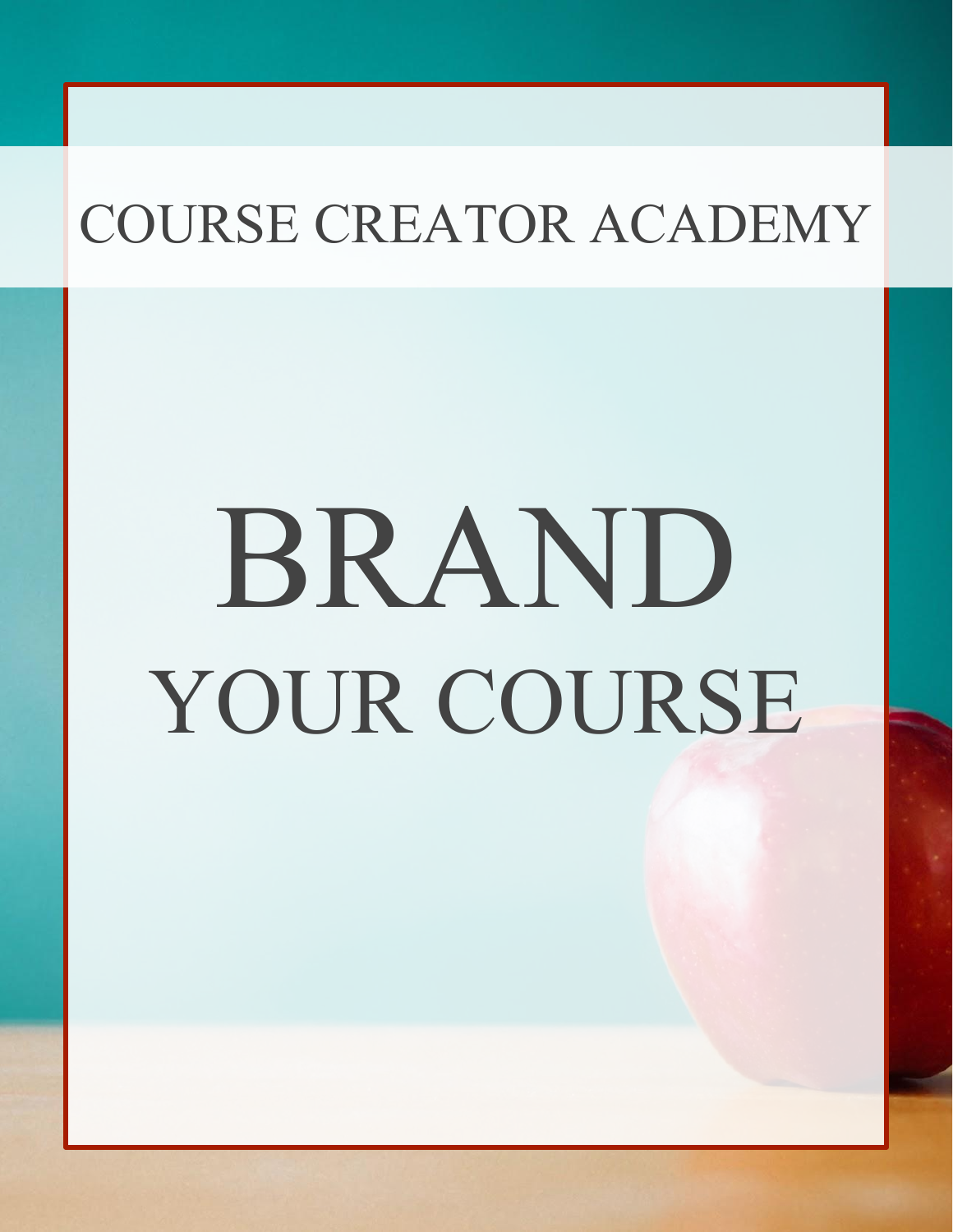## COURSE CREATOR ACADEMY Module 2 | Design Your Course

## BRAND YOUR COURSE

*You'll want your students to have the absolute best experience with your course that you can possibly give them, so that they feel satisfied with their purchase and send new customers your way. Content, of course, is the most important component, aesthetics are not to be overlooked.* 

*By creating an attractive, cohesive appearance for your course, you'll make it seem much more professional. This will make your students feel more trusting of what you teach them, and overall more pleased with their experience.*

#### **STEP ONE**

Most people find that it's easiest to create a cohesive look by starting with descriptive words.

What feelings do you want to evoke in your students? *Examples: confident, peaceful, savvy, elegant, rich, cool, modern, natural*

 $\Delta = \frac{1}{2} \frac{1}{2} \frac{1}{2} \frac{1}{2} \frac{1}{2} \frac{1}{2} \frac{1}{2} \frac{1}{2} \frac{1}{2} \frac{1}{2} \frac{1}{2} \frac{1}{2} \frac{1}{2} \frac{1}{2} \frac{1}{2} \frac{1}{2} \frac{1}{2} \frac{1}{2} \frac{1}{2} \frac{1}{2} \frac{1}{2} \frac{1}{2} \frac{1}{2} \frac{1}{2} \frac{1}{2} \frac{1}{2} \frac{1}{2} \frac{1}{2} \frac{1}{2} \frac{1}{2} \frac{1}{2}$ 

 $\Box N \to \infty$  , we have a set of  $\Box N \to \infty$  . The contract of  $\Box N \to \infty$  , we have a set of  $\Box N \to \infty$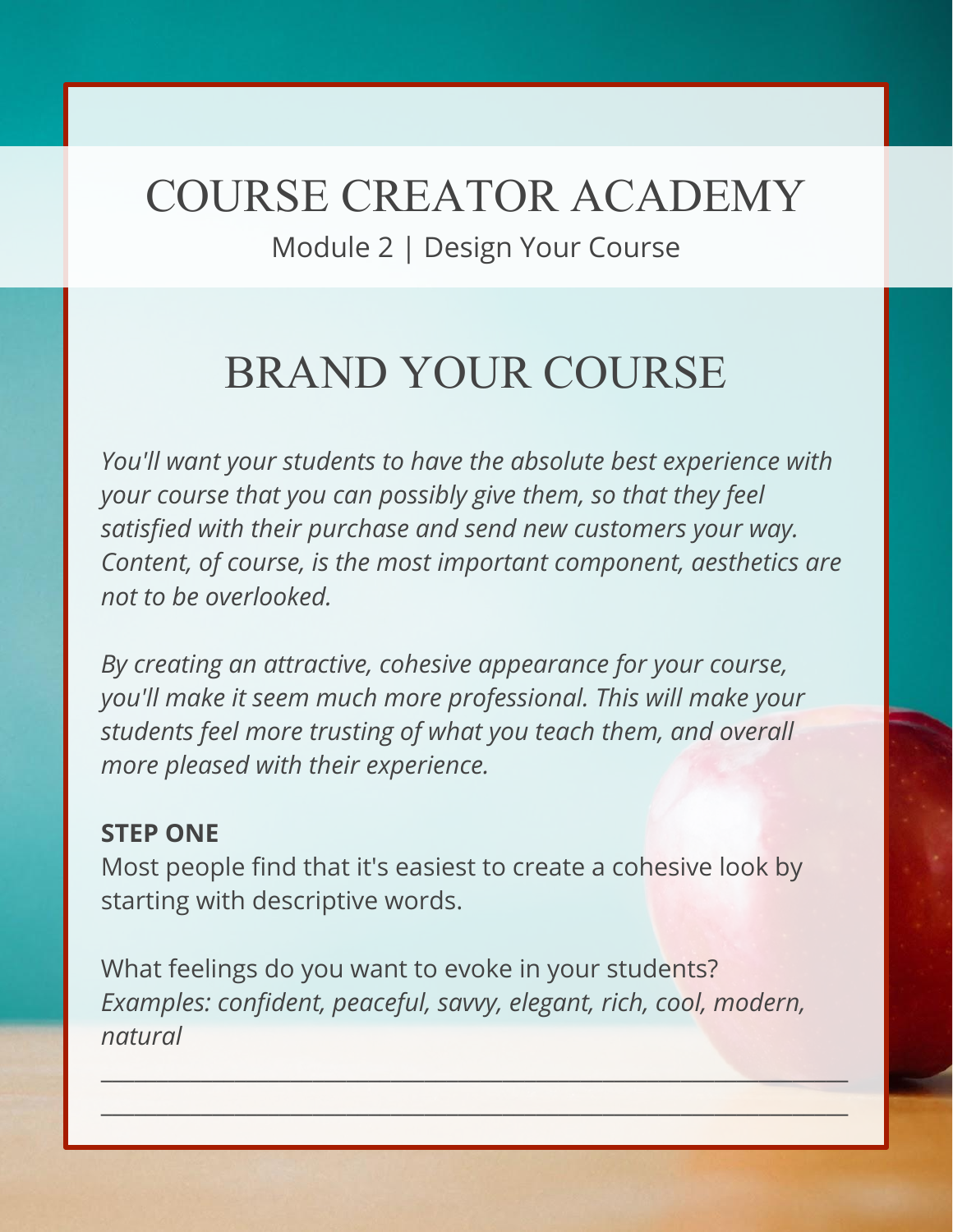### Module 2 | Design Your Course

What words would your students relate to? *Examples: Organic, learning, hard work, talent, simplicity, connoisseur, pro*

These descriptive words are called "brand keywords." Choose 3 - 5 brand keywords to guide the design of your visual brand.

 $\frac{1}{2}$  ,  $\frac{1}{2}$  ,  $\frac{1}{2}$  ,  $\frac{1}{2}$  ,  $\frac{1}{2}$  ,  $\frac{1}{2}$  ,  $\frac{1}{2}$  ,  $\frac{1}{2}$  ,  $\frac{1}{2}$  ,  $\frac{1}{2}$  ,  $\frac{1}{2}$  ,  $\frac{1}{2}$  ,  $\frac{1}{2}$  ,  $\frac{1}{2}$  ,  $\frac{1}{2}$  ,  $\frac{1}{2}$  ,  $\frac{1}{2}$  ,  $\frac{1}{2}$  ,  $\frac{1$ 

 $\_$  , and the set of the set of the set of the set of the set of the set of the set of the set of the set of the set of the set of the set of the set of the set of the set of the set of the set of the set of the set of th

Brand keywords:

#### **STEP TWO**

Once you have your brand keywords selected, it's time to choose a picture to inspire the rest of your brand design. For this step, visit a stock photography site (such as www.pexels.com) and find an image that visually represents your brand keywords and fits with the topic of your course.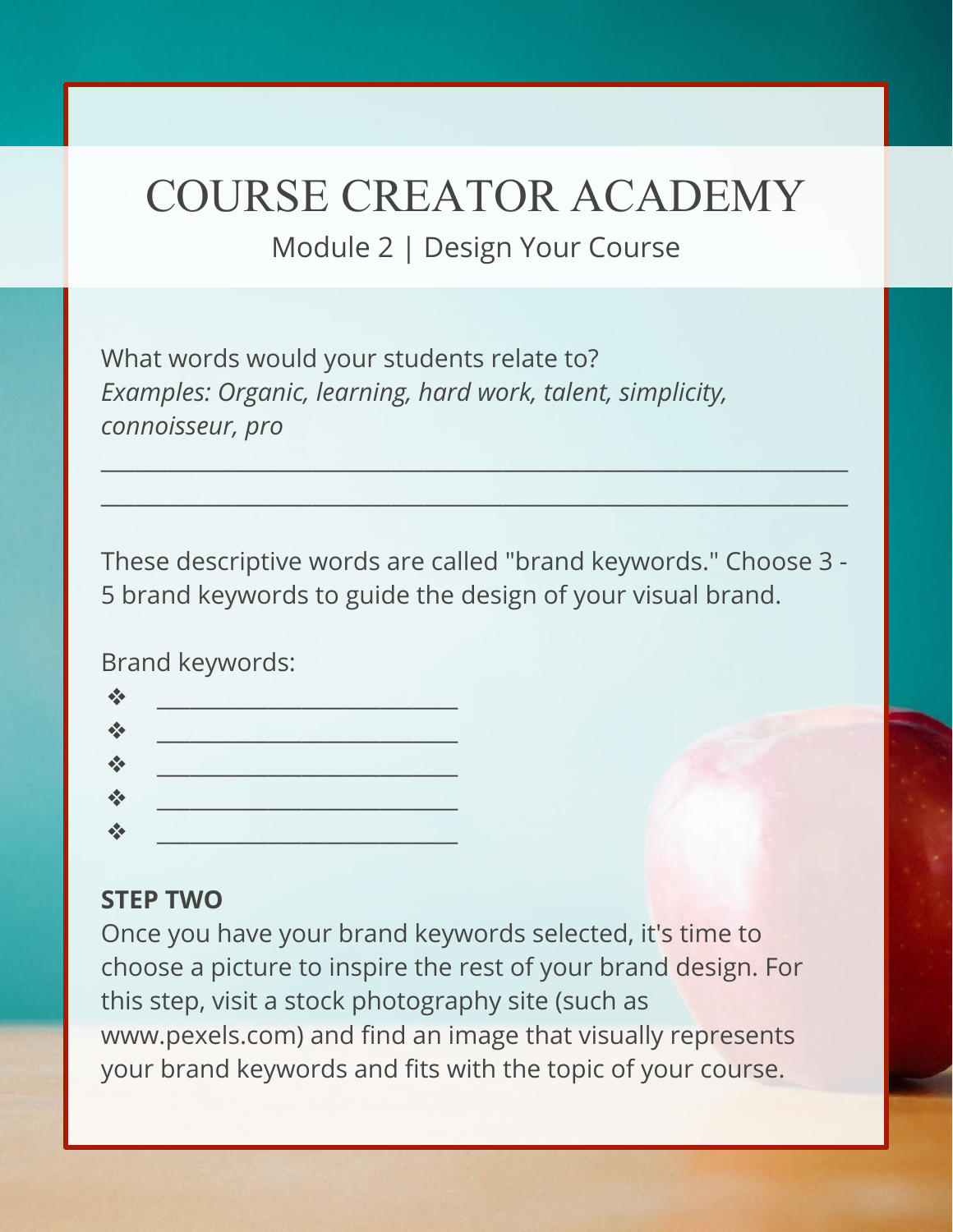Module 2 | Design Your Course

*For example, if your course is about photography, then the picture might include a camera, or if it's about gardening, then a picture of a garden, and so on.*

#### **STEP THREE**

Now it's time to choose some colors for your course. Choose one dominant branding color that is either a dominant color in the picture you selected, or else compliments it well.

Once you've selected the dominant color, it's time to build out a brand palette. Of course, if you have an artistic eye then you can use your creative instincts. But, if not, a fun, easy way is to use the free tool found at [www.coolors.com.](http://www.coolors.com)

Brand colors:

| # |  |
|---|--|
| # |  |
| # |  |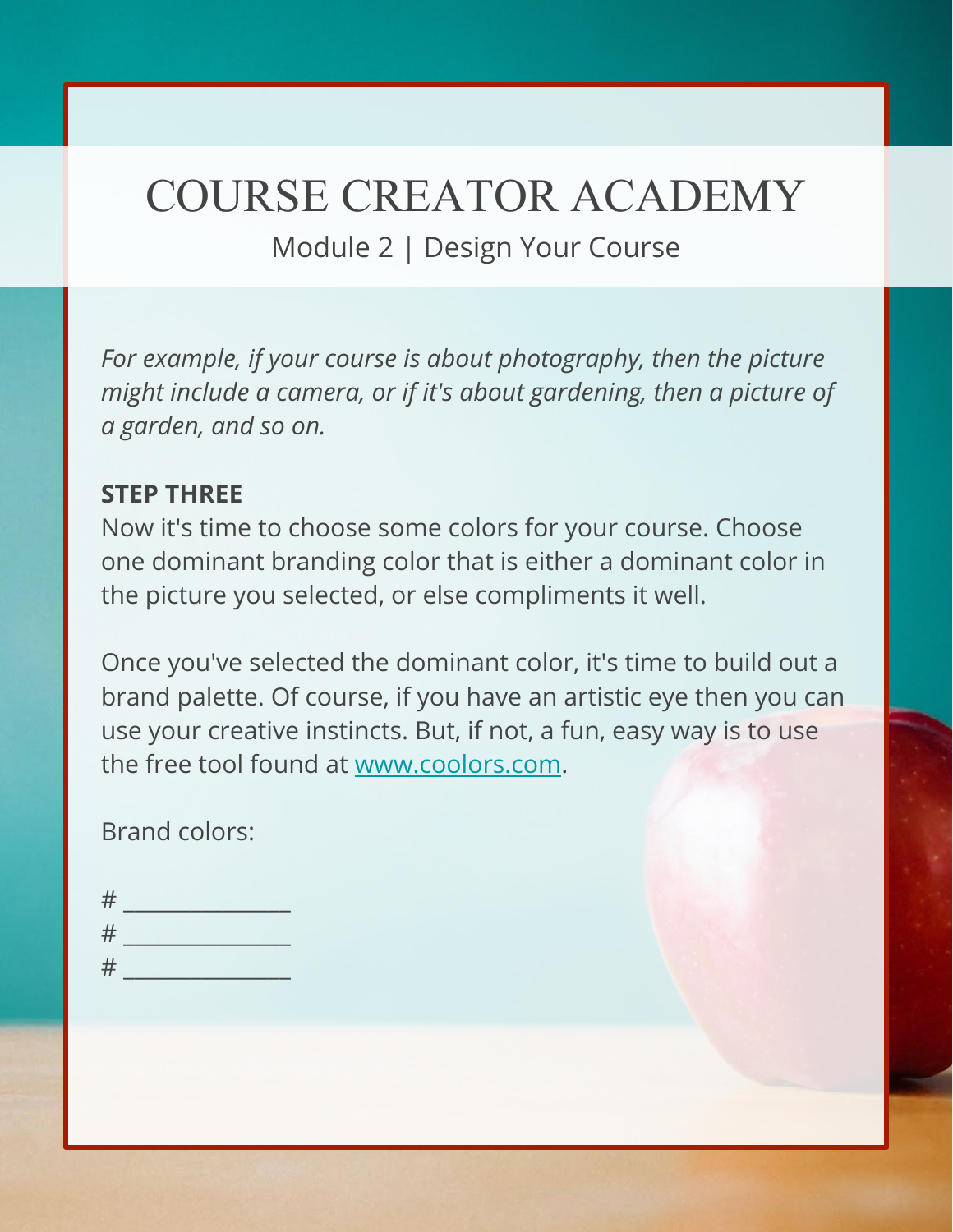Module 2 | Design Your Course

#### **STEP FOUR**

At this point, you can further develop your branding by finding several additional images that fit the keywords and colors you've selected in the previous steps. This step is completely optional, so feel free to skip it if it will take you too much time or energy.

#### **STEP FIVE**

Choose 2 - 3 fonts to use throughout your course on all of your graphics, PDF's, and in your videos. You'll need one font for all of the "body" text (paragraphs), one for titles, and one "accent" font that's more artistic.

The body font and the title font should be simple and easy to read. They can be the same font, or two different fonts. If they are different, it is most common to have one with serifs (small projects off the strokes of each letter) and one without.

#### **STEP SIX**

The final task is simply to determine your course name style. This is a simple form of a logo, and will be used to identify your course visually.